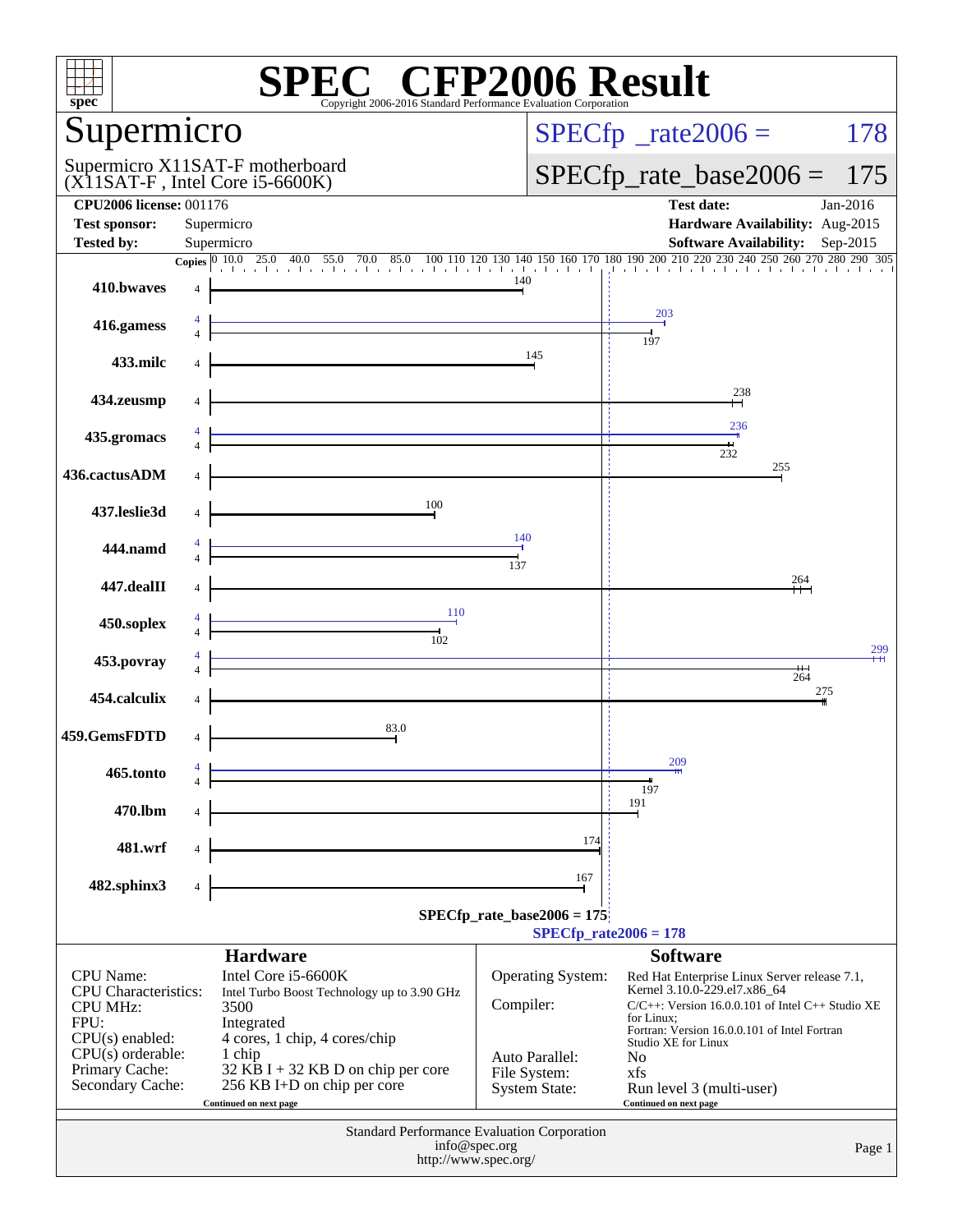![](_page_1_Picture_0.jpeg)

## Supermicro

 $(X11SAT-F, Intel Core i5-6600K)$ Supermicro X11SAT-F motherboard  $SPECTp_rate2006 = 178$ 

#### [SPECfp\\_rate\\_base2006 =](http://www.spec.org/auto/cpu2006/Docs/result-fields.html#SPECfpratebase2006) 175

| <b>CPU2006 license: 001176</b>       |                                                                                  |                                                            | <b>Test date:</b><br>$Jan-2016$             |
|--------------------------------------|----------------------------------------------------------------------------------|------------------------------------------------------------|---------------------------------------------|
| <b>Test sponsor:</b>                 | Supermicro                                                                       | <b>Hardware Availability:</b> Aug-2015                     |                                             |
| <b>Tested by:</b>                    | Supermicro                                                                       |                                                            | <b>Software Availability:</b><br>$Sep-2015$ |
| L3 Cache:<br>Other Cache:<br>Memory: | $6 \text{ MB I+D}$ on chip per chip<br>None<br>16 GB (4 x 4 GB 1Rx8 PC4-2133P-U) | <b>Base Pointers:</b><br>Peak Pointers:<br>Other Software: | $32/64$ -bit<br>$32/64$ -bit<br>None        |
| Disk Subsystem:<br>Other Hardware:   | 1 x 200 GB SATA III SSD<br>None                                                  |                                                            |                                             |

**[Results Table](http://www.spec.org/auto/cpu2006/Docs/result-fields.html#ResultsTable)**

| Results Table    |               |                                                                                                          |       |                |             |                |              |                          |                |              |                |              |                |              |
|------------------|---------------|----------------------------------------------------------------------------------------------------------|-------|----------------|-------------|----------------|--------------|--------------------------|----------------|--------------|----------------|--------------|----------------|--------------|
|                  | <b>Base</b>   |                                                                                                          |       |                | <b>Peak</b> |                |              |                          |                |              |                |              |                |              |
| <b>Benchmark</b> | <b>Copies</b> | <b>Seconds</b>                                                                                           | Ratio | <b>Seconds</b> | Ratio       | <b>Seconds</b> | <b>Ratio</b> | <b>Copies</b>            | <b>Seconds</b> | <b>Ratio</b> | <b>Seconds</b> | <b>Ratio</b> | <b>Seconds</b> | <b>Ratio</b> |
| 410.bwaves       |               | 390                                                                                                      | 140   | 389            | 140         | 390            | 139          |                          | 390            | 140          | 389            | 140          | 390            | 139          |
| 416.gamess       |               | 397                                                                                                      | 197   | 397            | 197         | 397            | 197          | 4                        | 386            | 203          | 386            | 203          | 386            | 203          |
| 433.milc         |               | 254                                                                                                      | 145   | 253            | 145         | 254            | 145          |                          | 254            | 145          | 253            | 145          | <u>254</u>     | <u>145</u>   |
| 434.zeusmp       | Δ             | 156                                                                                                      | 233   | 153            | 238         | 153            | 238          | $\overline{\mathcal{A}}$ | 156            | 233          | 153            | 238          | 153            | 238          |
| 435.gromacs      | 4             | 123                                                                                                      | 231   | 123            | 232         | 122            | 234          | $\overline{\mathcal{A}}$ | 121            | 236          | 121            | 236          | <b>121</b>     | 236          |
| 436.cactusADM    | 4             | 187                                                                                                      | 255   | 187            | 255         | 187            | 255          | 4                        | 187            | 255          | 187            | 255          | 187            | 255          |
| 437.leslie3d     | 4             | 376                                                                                                      | 100   | 375            | 100         | 376            | 100          | $\overline{\mathcal{A}}$ | 376            | 100          | 375            | 100          | 376            | <b>100</b>   |
| 444.namd         |               | 234                                                                                                      | 137   | 233            | 137         | 234            | 137          |                          | 230            | 139          | 230            | 140          | 230            | 140          |
| 447.dealII       | 4             | 176                                                                                                      | 261   | 174            | 264         | 171            | 268          | $\overline{\mathcal{A}}$ | 176            | 261          | 174            | 264          | 171            | 268          |
| 450.soplex       | Δ             | 326                                                                                                      | 102   | 326            | 102         | 325            | 103          | $\Delta$                 | 304            | 110          | 304            | <b>110</b>   | 304            | 110          |
| 453.povray       | 4             | 79.6                                                                                                     | 267   | 81.0           | 263         | 80.5           | 264          | $\overline{4}$           | 71.8           | 296          | 71.1           | 299          | 70.6           | 301          |
| 454.calculix     | 4             | 120                                                                                                      | 275   | 120            | 275         | 121            | 274          | $\overline{\mathcal{A}}$ | 120            | 275          | <b>120</b>     | 275          | 121            | 274          |
| 459.GemsFDTD     |               | 512                                                                                                      | 82.9  | 511            | 83.0        | 511            | 83.1         | $\overline{\mathcal{A}}$ | 512            | 82.9         | 511            | 83.0         | 511            | 83.1         |
| 465.tonto        | Δ             | 200                                                                                                      | 197   | 201            | 196         | 200            | <u>197</u>   | $\overline{\mathcal{A}}$ | 188            | 209          | 187            | 211          | 189            | 208          |
| 470.1bm          | 4             | 288                                                                                                      | 191   | 288            | 191         | 288            | 191          | 4                        | 288            | 191          | 288            | 191          | 288            | <u>191</u>   |
| 481.wrf          | 4             | 257                                                                                                      | 174   | 257            | 174         | 257            | 174          | $\overline{4}$           | 257            | 174          | 257            | 174          | 257            | 174          |
| 482.sphinx3      | 4             | 466                                                                                                      | 167   | 466            | 167         | 467            | 167          | $\overline{A}$           | 466            | 167          | 466            | 167          | 467            | 167          |
|                  |               | Results appear in the order in which they were run. Bold underlined text indicates a median measurement. |       |                |             |                |              |                          |                |              |                |              |                |              |

**[Submit Notes](http://www.spec.org/auto/cpu2006/Docs/result-fields.html#SubmitNotes)**

 The taskset mechanism was used to bind copies to processors. The config file option 'submit' was used to generate taskset commands to bind each copy to a specific processor. For details, please see the config file.

#### **[Operating System Notes](http://www.spec.org/auto/cpu2006/Docs/result-fields.html#OperatingSystemNotes)**

Stack size set to unlimited using "ulimit -s unlimited"

#### **[Platform Notes](http://www.spec.org/auto/cpu2006/Docs/result-fields.html#PlatformNotes)**

 As tested, the system used a Supermicro CSE-732D4-903B chassis. The chassis is configured with a PWS-903-PQ power supply, 1 SNK-P0046A4 heatsink, as well as 1 FAN-0124L4 chassis fan.

Continued on next page

Standard Performance Evaluation Corporation [info@spec.org](mailto:info@spec.org) <http://www.spec.org/>

Page 2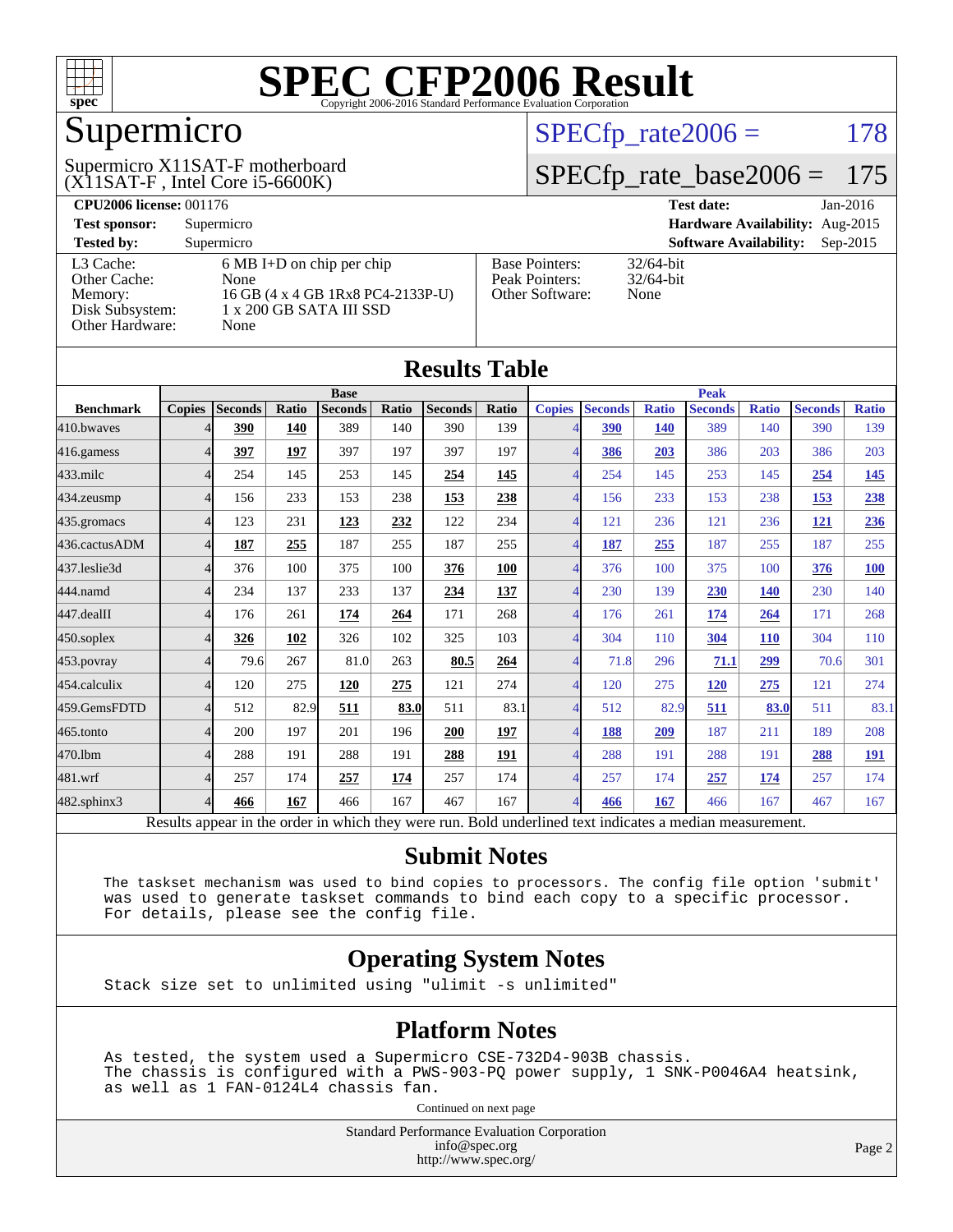![](_page_2_Picture_0.jpeg)

#### Supermicro

 $SPECTp_rate2006 = 178$ 

(X11SAT-F , Intel Core i5-6600K) Supermicro X11SAT-F motherboard

[SPECfp\\_rate\\_base2006 =](http://www.spec.org/auto/cpu2006/Docs/result-fields.html#SPECfpratebase2006) 175

**[CPU2006 license:](http://www.spec.org/auto/cpu2006/Docs/result-fields.html#CPU2006license)** 001176 **[Test date:](http://www.spec.org/auto/cpu2006/Docs/result-fields.html#Testdate)** Jan-2016 **[Test sponsor:](http://www.spec.org/auto/cpu2006/Docs/result-fields.html#Testsponsor)** Supermicro **[Hardware Availability:](http://www.spec.org/auto/cpu2006/Docs/result-fields.html#HardwareAvailability)** Aug-2015 **[Tested by:](http://www.spec.org/auto/cpu2006/Docs/result-fields.html#Testedby)** Supermicro **Supermicro [Software Availability:](http://www.spec.org/auto/cpu2006/Docs/result-fields.html#SoftwareAvailability)** Sep-2015

#### **[Platform Notes \(Continued\)](http://www.spec.org/auto/cpu2006/Docs/result-fields.html#PlatformNotes)**

Standard Performance Evaluation Corporation [info@spec.org](mailto:info@spec.org) <http://www.spec.org/> Page 3 Sysinfo program /usr/cpu2006/config/sysinfo.rev6914 \$Rev: 6914 \$ \$Date:: 2014-06-25 #\$ e3fbb8667b5a285932ceab81e28219e1 running on X11SAT-01 Sat Jan 9 12:58:52 2016 This section contains SUT (System Under Test) info as seen by some common utilities. To remove or add to this section, see: <http://www.spec.org/cpu2006/Docs/config.html#sysinfo> From /proc/cpuinfo model name : Intel(R) Core(TM) i5-6600K CPU @ 3.50GHz 1 "physical id"s (chips) 4 "processors" cores, siblings (Caution: counting these is hw and system dependent. The following excerpts from /proc/cpuinfo might not be reliable. Use with caution.) cpu cores : 4 siblings : 4 physical 0: cores 0 1 2 3 cache size : 6144 KB From /proc/meminfo MemTotal: 16248396 kB HugePages\_Total: 0 Hugepagesize: 2048 kB From /etc/\*release\* /etc/\*version\* os-release: NAME="Red Hat Enterprise Linux Server" VERSION="7.1 (Maipo)" ID="rhel" ID\_LIKE="fedora" VERSION\_ID="7.1" PRETTY\_NAME="Red Hat Enterprise Linux Server 7.1 (Maipo)" ANSI\_COLOR="0;31" CPE\_NAME="cpe:/o:redhat:enterprise\_linux:7.1:GA:server" redhat-release: Red Hat Enterprise Linux Server release 7.1 (Maipo) system-release: Red Hat Enterprise Linux Server release 7.1 (Maipo) system-release-cpe: cpe:/o:redhat:enterprise\_linux:7.1:ga:server uname -a: Linux X11SAT-01 3.10.0-229.el7.x86\_64 #1 SMP Thu Jan 29 18:37:38 EST 2015 x86\_64 x86\_64 x86\_64 GNU/Linux run-level 3 Jan 8 23:26 SPEC is set to: /usr/cpu2006<br>Filesystem Type Size Filesystem Type Size Used Avail Use% Mounted on<br>/dev/sda2 xfs 183G 45G 139G 25% / xfs 183G 45G 139G 25% / Additional information from dmidecode: Warning: Use caution when you interpret this section. The 'dmidecode' program reads system data which is "intended to allow hardware to be accurately Continued on next page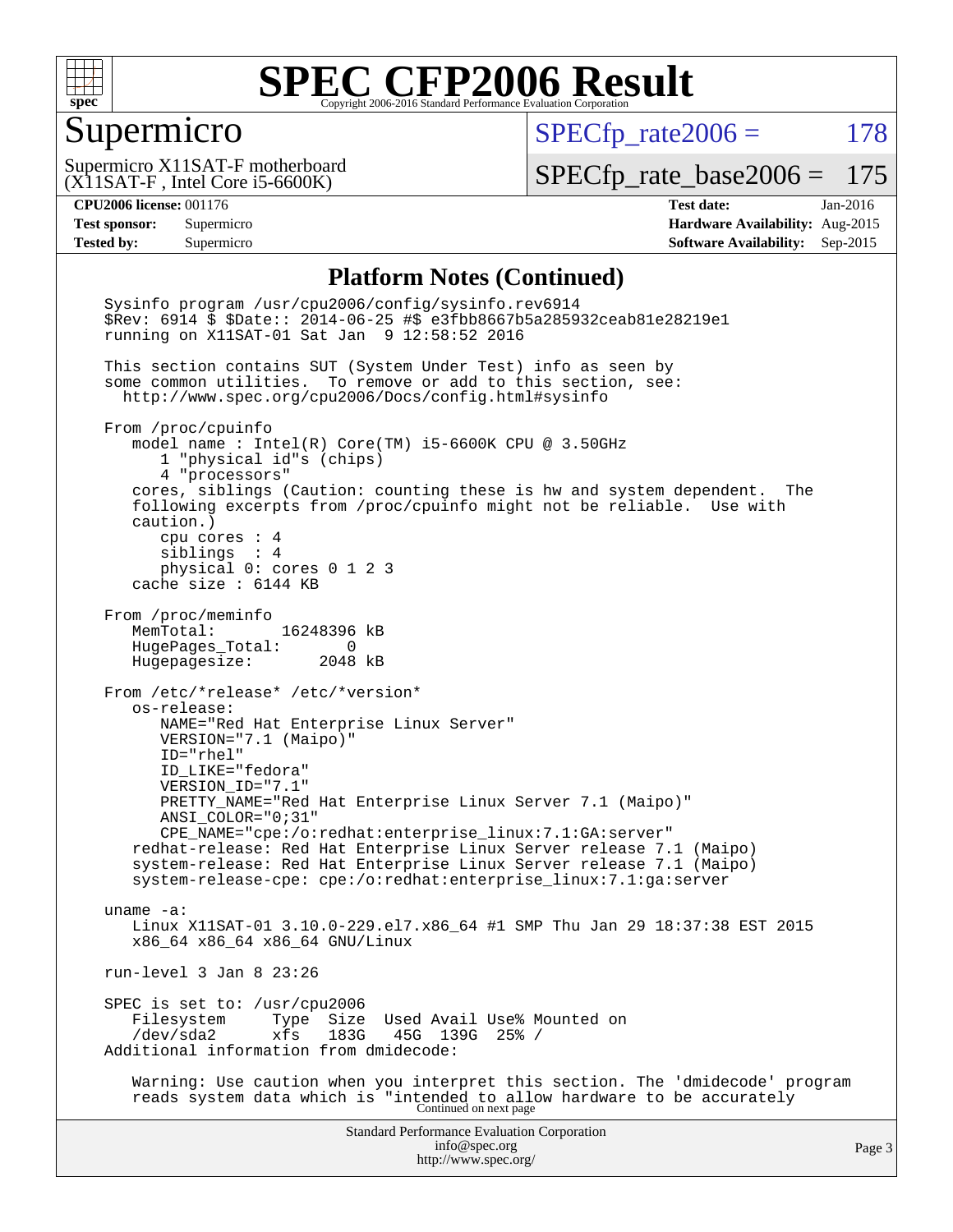![](_page_3_Picture_0.jpeg)

#### Supermicro

 $SPECTp\_rate2006 = 178$ 

[SPECfp\\_rate\\_base2006 =](http://www.spec.org/auto/cpu2006/Docs/result-fields.html#SPECfpratebase2006) 175

(X11SAT-F , Intel Core i5-6600K)

Supermicro X11SAT-F motherboard

**[CPU2006 license:](http://www.spec.org/auto/cpu2006/Docs/result-fields.html#CPU2006license)** 001176 **[Test date:](http://www.spec.org/auto/cpu2006/Docs/result-fields.html#Testdate)** Jan-2016 **[Test sponsor:](http://www.spec.org/auto/cpu2006/Docs/result-fields.html#Testsponsor)** Supermicro **[Hardware Availability:](http://www.spec.org/auto/cpu2006/Docs/result-fields.html#HardwareAvailability)** Aug-2015 **[Tested by:](http://www.spec.org/auto/cpu2006/Docs/result-fields.html#Testedby)** Supermicro **Supermicro [Software Availability:](http://www.spec.org/auto/cpu2006/Docs/result-fields.html#SoftwareAvailability)** Sep-2015

#### **[Platform Notes \(Continued\)](http://www.spec.org/auto/cpu2006/Docs/result-fields.html#PlatformNotes)**

 determined", but the intent may not be met, as there are frequent changes to hardware, firmware, and the "DMTF SMBIOS" standard.

 BIOS American Megatrends Inc. 1.0 12/18/2015 Memory: 4x Micron 8ATF51264AZ-2G1A2 4 GB 1 rank 2133 MHz

(End of data from sysinfo program)

#### **[General Notes](http://www.spec.org/auto/cpu2006/Docs/result-fields.html#GeneralNotes)**

Environment variables set by runspec before the start of the run: LD LIBRARY PATH = "/usr/cpu2006/libs/32:/usr/cpu2006/libs/64:/usr/cpu2006/sh"

 Binaries compiled on a system with 1x Intel Core i5-4670K CPU + 32GB memory using RedHat EL 7.1 Transparent Huge Pages enabled with: echo always > /sys/kernel/mm/transparent\_hugepage/enabled

**[Base Compiler Invocation](http://www.spec.org/auto/cpu2006/Docs/result-fields.html#BaseCompilerInvocation)**

[C benchmarks](http://www.spec.org/auto/cpu2006/Docs/result-fields.html#Cbenchmarks):  $\frac{1}{2}$   $\mathrm{c}$   $\mathrm{c}$   $\frac{1}{2}$   $\mathrm{m}$   $\mathrm{6}$   $\mathrm{4}$ 

[C++ benchmarks:](http://www.spec.org/auto/cpu2006/Docs/result-fields.html#CXXbenchmarks) [icpc -m64](http://www.spec.org/cpu2006/results/res2016q1/cpu2006-20160111-38643.flags.html#user_CXXbase_intel_icpc_64bit_bedb90c1146cab66620883ef4f41a67e)

[Fortran benchmarks](http://www.spec.org/auto/cpu2006/Docs/result-fields.html#Fortranbenchmarks): [ifort -m64](http://www.spec.org/cpu2006/results/res2016q1/cpu2006-20160111-38643.flags.html#user_FCbase_intel_ifort_64bit_ee9d0fb25645d0210d97eb0527dcc06e)

[Benchmarks using both Fortran and C](http://www.spec.org/auto/cpu2006/Docs/result-fields.html#BenchmarksusingbothFortranandC): [icc -m64](http://www.spec.org/cpu2006/results/res2016q1/cpu2006-20160111-38643.flags.html#user_CC_FCbase_intel_icc_64bit_0b7121f5ab7cfabee23d88897260401c) [ifort -m64](http://www.spec.org/cpu2006/results/res2016q1/cpu2006-20160111-38643.flags.html#user_CC_FCbase_intel_ifort_64bit_ee9d0fb25645d0210d97eb0527dcc06e)

#### **[Base Portability Flags](http://www.spec.org/auto/cpu2006/Docs/result-fields.html#BasePortabilityFlags)**

| 410.bwaves: - DSPEC CPU LP64                 |  |
|----------------------------------------------|--|
| 416.gamess: -DSPEC_CPU_LP64                  |  |
| 433.milc: -DSPEC CPU LP64                    |  |
| 434.zeusmp: -DSPEC_CPU_LP64                  |  |
| 435.gromacs: -DSPEC_CPU_LP64 -nofor_main     |  |
| 436.cactusADM: - DSPEC CPU LP64 - nofor main |  |
| 437.leslie3d: -DSPEC_CPU_LP64                |  |
| 444.namd: - DSPEC CPU LP64                   |  |
| 447.dealII: -DSPEC CPU LP64                  |  |
| 450.soplex: -DSPEC_CPU_LP64                  |  |
| 453.povray: -DSPEC CPU LP64                  |  |

Continued on next page

Standard Performance Evaluation Corporation [info@spec.org](mailto:info@spec.org) <http://www.spec.org/>

Page 4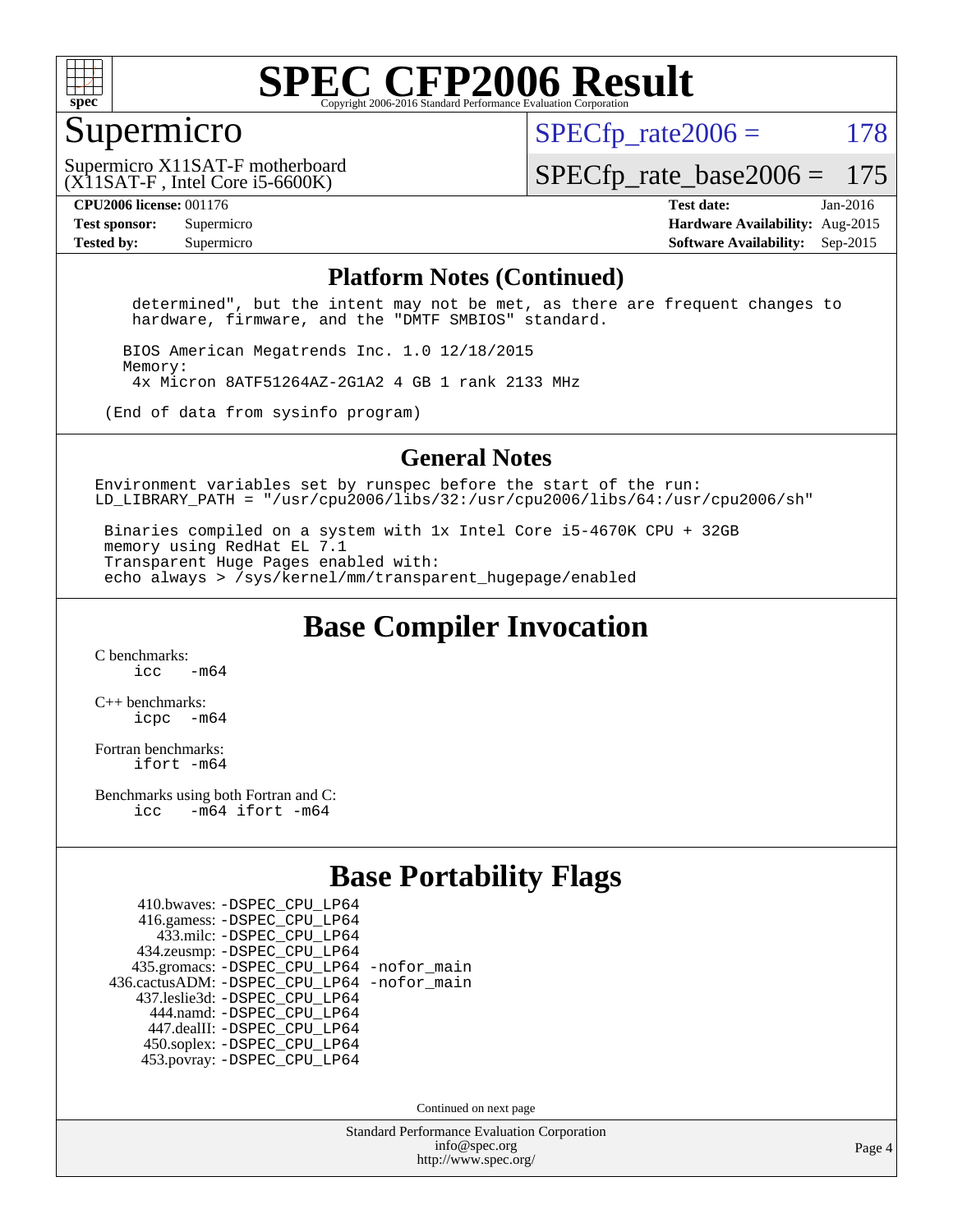![](_page_4_Picture_0.jpeg)

#### Supermicro

 $SPECTp\_rate2006 = 178$ 

(X11SAT-F , Intel Core i5-6600K) Supermicro X11SAT-F motherboard

[SPECfp\\_rate\\_base2006 =](http://www.spec.org/auto/cpu2006/Docs/result-fields.html#SPECfpratebase2006) 175

**[CPU2006 license:](http://www.spec.org/auto/cpu2006/Docs/result-fields.html#CPU2006license)** 001176 **[Test date:](http://www.spec.org/auto/cpu2006/Docs/result-fields.html#Testdate)** Jan-2016 **[Test sponsor:](http://www.spec.org/auto/cpu2006/Docs/result-fields.html#Testsponsor)** Supermicro **[Hardware Availability:](http://www.spec.org/auto/cpu2006/Docs/result-fields.html#HardwareAvailability)** Aug-2015 **[Tested by:](http://www.spec.org/auto/cpu2006/Docs/result-fields.html#Testedby)** Supermicro **Supermicro [Software Availability:](http://www.spec.org/auto/cpu2006/Docs/result-fields.html#SoftwareAvailability)** Sep-2015

### **[Base Portability Flags \(Continued\)](http://www.spec.org/auto/cpu2006/Docs/result-fields.html#BasePortabilityFlags)**

 454.calculix: [-DSPEC\\_CPU\\_LP64](http://www.spec.org/cpu2006/results/res2016q1/cpu2006-20160111-38643.flags.html#suite_basePORTABILITY454_calculix_DSPEC_CPU_LP64) [-nofor\\_main](http://www.spec.org/cpu2006/results/res2016q1/cpu2006-20160111-38643.flags.html#user_baseLDPORTABILITY454_calculix_f-nofor_main) 459.GemsFDTD: [-DSPEC\\_CPU\\_LP64](http://www.spec.org/cpu2006/results/res2016q1/cpu2006-20160111-38643.flags.html#suite_basePORTABILITY459_GemsFDTD_DSPEC_CPU_LP64) 465.tonto: [-DSPEC\\_CPU\\_LP64](http://www.spec.org/cpu2006/results/res2016q1/cpu2006-20160111-38643.flags.html#suite_basePORTABILITY465_tonto_DSPEC_CPU_LP64) 470.lbm: [-DSPEC\\_CPU\\_LP64](http://www.spec.org/cpu2006/results/res2016q1/cpu2006-20160111-38643.flags.html#suite_basePORTABILITY470_lbm_DSPEC_CPU_LP64) 481.wrf: [-DSPEC\\_CPU\\_LP64](http://www.spec.org/cpu2006/results/res2016q1/cpu2006-20160111-38643.flags.html#suite_basePORTABILITY481_wrf_DSPEC_CPU_LP64) [-DSPEC\\_CPU\\_CASE\\_FLAG](http://www.spec.org/cpu2006/results/res2016q1/cpu2006-20160111-38643.flags.html#b481.wrf_baseCPORTABILITY_DSPEC_CPU_CASE_FLAG) [-DSPEC\\_CPU\\_LINUX](http://www.spec.org/cpu2006/results/res2016q1/cpu2006-20160111-38643.flags.html#b481.wrf_baseCPORTABILITY_DSPEC_CPU_LINUX) 482.sphinx3: [-DSPEC\\_CPU\\_LP64](http://www.spec.org/cpu2006/results/res2016q1/cpu2006-20160111-38643.flags.html#suite_basePORTABILITY482_sphinx3_DSPEC_CPU_LP64)

### **[Base Optimization Flags](http://www.spec.org/auto/cpu2006/Docs/result-fields.html#BaseOptimizationFlags)**

[C benchmarks](http://www.spec.org/auto/cpu2006/Docs/result-fields.html#Cbenchmarks):

[-xCORE-AVX2](http://www.spec.org/cpu2006/results/res2016q1/cpu2006-20160111-38643.flags.html#user_CCbase_f-xAVX2_5f5fc0cbe2c9f62c816d3e45806c70d7) [-ipo](http://www.spec.org/cpu2006/results/res2016q1/cpu2006-20160111-38643.flags.html#user_CCbase_f-ipo) [-O3](http://www.spec.org/cpu2006/results/res2016q1/cpu2006-20160111-38643.flags.html#user_CCbase_f-O3) [-no-prec-div](http://www.spec.org/cpu2006/results/res2016q1/cpu2006-20160111-38643.flags.html#user_CCbase_f-no-prec-div) [-opt-prefetch](http://www.spec.org/cpu2006/results/res2016q1/cpu2006-20160111-38643.flags.html#user_CCbase_f-opt-prefetch) [-auto-p32](http://www.spec.org/cpu2006/results/res2016q1/cpu2006-20160111-38643.flags.html#user_CCbase_f-auto-p32) [-ansi-alias](http://www.spec.org/cpu2006/results/res2016q1/cpu2006-20160111-38643.flags.html#user_CCbase_f-ansi-alias)

 $C_{++}$  benchmarks: [-xCORE-AVX2](http://www.spec.org/cpu2006/results/res2016q1/cpu2006-20160111-38643.flags.html#user_CXXbase_f-xAVX2_5f5fc0cbe2c9f62c816d3e45806c70d7) [-ipo](http://www.spec.org/cpu2006/results/res2016q1/cpu2006-20160111-38643.flags.html#user_CXXbase_f-ipo) [-O3](http://www.spec.org/cpu2006/results/res2016q1/cpu2006-20160111-38643.flags.html#user_CXXbase_f-O3) [-no-prec-div](http://www.spec.org/cpu2006/results/res2016q1/cpu2006-20160111-38643.flags.html#user_CXXbase_f-no-prec-div) [-opt-prefetch](http://www.spec.org/cpu2006/results/res2016q1/cpu2006-20160111-38643.flags.html#user_CXXbase_f-opt-prefetch) [-auto-p32](http://www.spec.org/cpu2006/results/res2016q1/cpu2006-20160111-38643.flags.html#user_CXXbase_f-auto-p32) [-ansi-alias](http://www.spec.org/cpu2006/results/res2016q1/cpu2006-20160111-38643.flags.html#user_CXXbase_f-ansi-alias)

[Fortran benchmarks](http://www.spec.org/auto/cpu2006/Docs/result-fields.html#Fortranbenchmarks):

[-xCORE-AVX2](http://www.spec.org/cpu2006/results/res2016q1/cpu2006-20160111-38643.flags.html#user_FCbase_f-xAVX2_5f5fc0cbe2c9f62c816d3e45806c70d7) [-ipo](http://www.spec.org/cpu2006/results/res2016q1/cpu2006-20160111-38643.flags.html#user_FCbase_f-ipo) [-O3](http://www.spec.org/cpu2006/results/res2016q1/cpu2006-20160111-38643.flags.html#user_FCbase_f-O3) [-no-prec-div](http://www.spec.org/cpu2006/results/res2016q1/cpu2006-20160111-38643.flags.html#user_FCbase_f-no-prec-div) [-opt-prefetch](http://www.spec.org/cpu2006/results/res2016q1/cpu2006-20160111-38643.flags.html#user_FCbase_f-opt-prefetch)

[Benchmarks using both Fortran and C](http://www.spec.org/auto/cpu2006/Docs/result-fields.html#BenchmarksusingbothFortranandC): [-xCORE-AVX2](http://www.spec.org/cpu2006/results/res2016q1/cpu2006-20160111-38643.flags.html#user_CC_FCbase_f-xAVX2_5f5fc0cbe2c9f62c816d3e45806c70d7) [-ipo](http://www.spec.org/cpu2006/results/res2016q1/cpu2006-20160111-38643.flags.html#user_CC_FCbase_f-ipo) [-O3](http://www.spec.org/cpu2006/results/res2016q1/cpu2006-20160111-38643.flags.html#user_CC_FCbase_f-O3) [-no-prec-div](http://www.spec.org/cpu2006/results/res2016q1/cpu2006-20160111-38643.flags.html#user_CC_FCbase_f-no-prec-div) [-opt-prefetch](http://www.spec.org/cpu2006/results/res2016q1/cpu2006-20160111-38643.flags.html#user_CC_FCbase_f-opt-prefetch) [-auto-p32](http://www.spec.org/cpu2006/results/res2016q1/cpu2006-20160111-38643.flags.html#user_CC_FCbase_f-auto-p32) [-ansi-alias](http://www.spec.org/cpu2006/results/res2016q1/cpu2006-20160111-38643.flags.html#user_CC_FCbase_f-ansi-alias)

#### **[Peak Compiler Invocation](http://www.spec.org/auto/cpu2006/Docs/result-fields.html#PeakCompilerInvocation)**

[C benchmarks](http://www.spec.org/auto/cpu2006/Docs/result-fields.html#Cbenchmarks):  $-m64$ 

[C++ benchmarks \(except as noted below\):](http://www.spec.org/auto/cpu2006/Docs/result-fields.html#CXXbenchmarksexceptasnotedbelow) [icpc -m64](http://www.spec.org/cpu2006/results/res2016q1/cpu2006-20160111-38643.flags.html#user_CXXpeak_intel_icpc_64bit_bedb90c1146cab66620883ef4f41a67e)

450.soplex: [icpc -m32 -L/opt/intel/compilers\\_and\\_libraries\\_2016/linux/compiler/lib/ia32\\_lin](http://www.spec.org/cpu2006/results/res2016q1/cpu2006-20160111-38643.flags.html#user_peakCXXLD450_soplex_intel_icpc_b4f50a394bdb4597aa5879c16bc3f5c5)

[Fortran benchmarks](http://www.spec.org/auto/cpu2006/Docs/result-fields.html#Fortranbenchmarks): [ifort -m64](http://www.spec.org/cpu2006/results/res2016q1/cpu2006-20160111-38643.flags.html#user_FCpeak_intel_ifort_64bit_ee9d0fb25645d0210d97eb0527dcc06e)

[Benchmarks using both Fortran and C](http://www.spec.org/auto/cpu2006/Docs/result-fields.html#BenchmarksusingbothFortranandC): [icc -m64](http://www.spec.org/cpu2006/results/res2016q1/cpu2006-20160111-38643.flags.html#user_CC_FCpeak_intel_icc_64bit_0b7121f5ab7cfabee23d88897260401c) [ifort -m64](http://www.spec.org/cpu2006/results/res2016q1/cpu2006-20160111-38643.flags.html#user_CC_FCpeak_intel_ifort_64bit_ee9d0fb25645d0210d97eb0527dcc06e)

#### **[Peak Portability Flags](http://www.spec.org/auto/cpu2006/Docs/result-fields.html#PeakPortabilityFlags)**

410.bwaves: [-DSPEC\\_CPU\\_LP64](http://www.spec.org/cpu2006/results/res2016q1/cpu2006-20160111-38643.flags.html#suite_peakPORTABILITY410_bwaves_DSPEC_CPU_LP64)

Continued on next page

Standard Performance Evaluation Corporation [info@spec.org](mailto:info@spec.org) <http://www.spec.org/>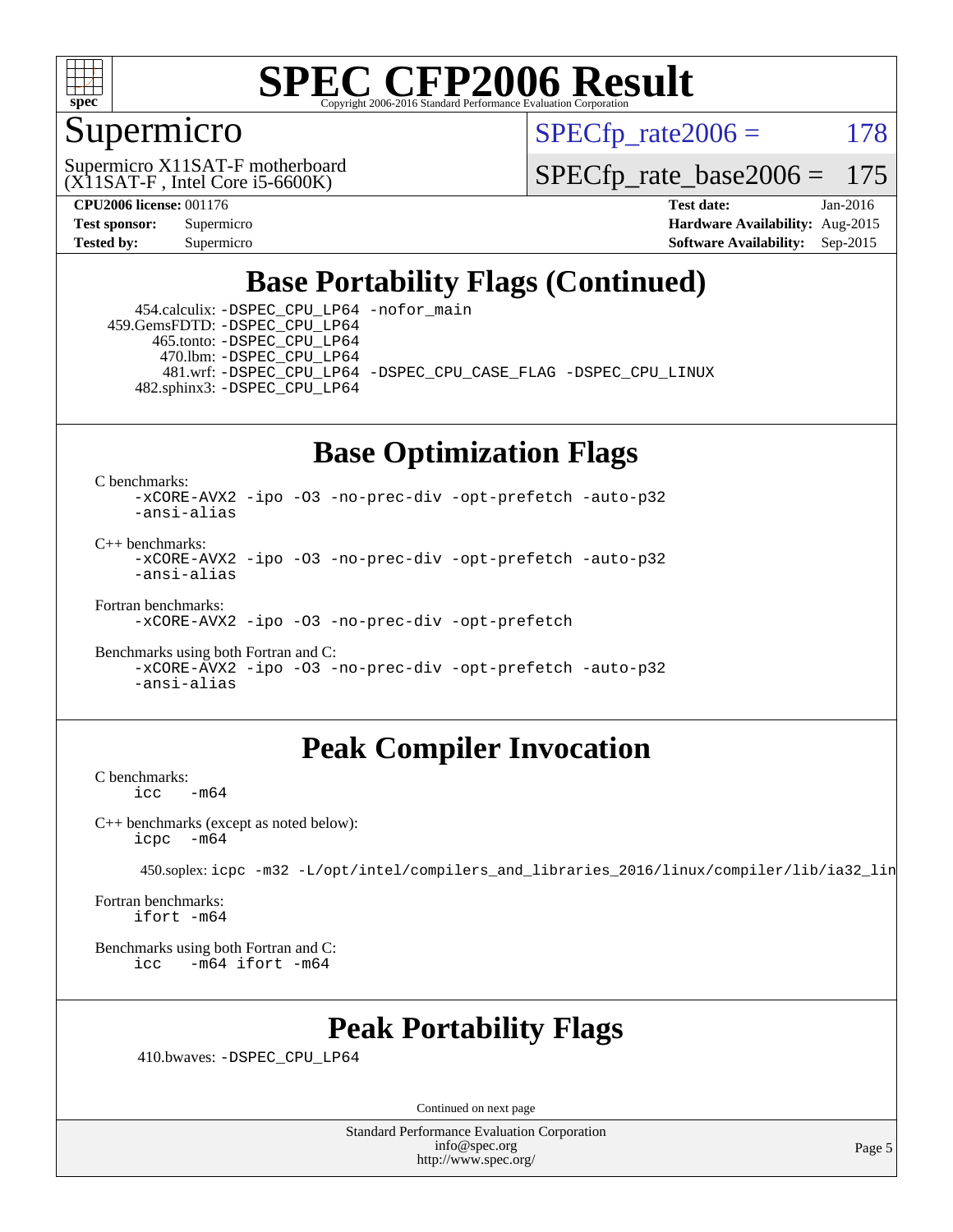![](_page_5_Picture_0.jpeg)

### Supermicro

 $SPECTp\_rate2006 = 178$ 

(X11SAT-F , Intel Core i5-6600K) Supermicro X11SAT-F motherboard

[SPECfp\\_rate\\_base2006 =](http://www.spec.org/auto/cpu2006/Docs/result-fields.html#SPECfpratebase2006) 175

**[CPU2006 license:](http://www.spec.org/auto/cpu2006/Docs/result-fields.html#CPU2006license)** 001176 **[Test date:](http://www.spec.org/auto/cpu2006/Docs/result-fields.html#Testdate)** Jan-2016

| <b>Test sponsor:</b> | Supermicro |
|----------------------|------------|
| <b>Tested by:</b>    | Supermicro |

**[Hardware Availability:](http://www.spec.org/auto/cpu2006/Docs/result-fields.html#HardwareAvailability)** Aug-2015 **[Software Availability:](http://www.spec.org/auto/cpu2006/Docs/result-fields.html#SoftwareAvailability)** Sep-2015

### **[Peak Portability Flags \(Continued\)](http://www.spec.org/auto/cpu2006/Docs/result-fields.html#PeakPortabilityFlags)**

 416.gamess: [-DSPEC\\_CPU\\_LP64](http://www.spec.org/cpu2006/results/res2016q1/cpu2006-20160111-38643.flags.html#suite_peakPORTABILITY416_gamess_DSPEC_CPU_LP64) 433.milc: [-DSPEC\\_CPU\\_LP64](http://www.spec.org/cpu2006/results/res2016q1/cpu2006-20160111-38643.flags.html#suite_peakPORTABILITY433_milc_DSPEC_CPU_LP64) 434.zeusmp: [-DSPEC\\_CPU\\_LP64](http://www.spec.org/cpu2006/results/res2016q1/cpu2006-20160111-38643.flags.html#suite_peakPORTABILITY434_zeusmp_DSPEC_CPU_LP64) 435.gromacs: [-DSPEC\\_CPU\\_LP64](http://www.spec.org/cpu2006/results/res2016q1/cpu2006-20160111-38643.flags.html#suite_peakPORTABILITY435_gromacs_DSPEC_CPU_LP64) [-nofor\\_main](http://www.spec.org/cpu2006/results/res2016q1/cpu2006-20160111-38643.flags.html#user_peakLDPORTABILITY435_gromacs_f-nofor_main) 436.cactusADM: [-DSPEC\\_CPU\\_LP64](http://www.spec.org/cpu2006/results/res2016q1/cpu2006-20160111-38643.flags.html#suite_peakPORTABILITY436_cactusADM_DSPEC_CPU_LP64) [-nofor\\_main](http://www.spec.org/cpu2006/results/res2016q1/cpu2006-20160111-38643.flags.html#user_peakLDPORTABILITY436_cactusADM_f-nofor_main) 437.leslie3d: [-DSPEC\\_CPU\\_LP64](http://www.spec.org/cpu2006/results/res2016q1/cpu2006-20160111-38643.flags.html#suite_peakPORTABILITY437_leslie3d_DSPEC_CPU_LP64) 444.namd: [-DSPEC\\_CPU\\_LP64](http://www.spec.org/cpu2006/results/res2016q1/cpu2006-20160111-38643.flags.html#suite_peakPORTABILITY444_namd_DSPEC_CPU_LP64) 447.dealII: [-DSPEC\\_CPU\\_LP64](http://www.spec.org/cpu2006/results/res2016q1/cpu2006-20160111-38643.flags.html#suite_peakPORTABILITY447_dealII_DSPEC_CPU_LP64) 450.soplex: [-D\\_FILE\\_OFFSET\\_BITS=64](http://www.spec.org/cpu2006/results/res2016q1/cpu2006-20160111-38643.flags.html#user_peakPORTABILITY450_soplex_file_offset_bits_64_438cf9856305ebd76870a2c6dc2689ab) 453.povray: [-DSPEC\\_CPU\\_LP64](http://www.spec.org/cpu2006/results/res2016q1/cpu2006-20160111-38643.flags.html#suite_peakPORTABILITY453_povray_DSPEC_CPU_LP64) 454.calculix: [-DSPEC\\_CPU\\_LP64](http://www.spec.org/cpu2006/results/res2016q1/cpu2006-20160111-38643.flags.html#suite_peakPORTABILITY454_calculix_DSPEC_CPU_LP64) [-nofor\\_main](http://www.spec.org/cpu2006/results/res2016q1/cpu2006-20160111-38643.flags.html#user_peakLDPORTABILITY454_calculix_f-nofor_main) 459.GemsFDTD: [-DSPEC\\_CPU\\_LP64](http://www.spec.org/cpu2006/results/res2016q1/cpu2006-20160111-38643.flags.html#suite_peakPORTABILITY459_GemsFDTD_DSPEC_CPU_LP64) 465.tonto: [-DSPEC\\_CPU\\_LP64](http://www.spec.org/cpu2006/results/res2016q1/cpu2006-20160111-38643.flags.html#suite_peakPORTABILITY465_tonto_DSPEC_CPU_LP64) 470.lbm: [-DSPEC\\_CPU\\_LP64](http://www.spec.org/cpu2006/results/res2016q1/cpu2006-20160111-38643.flags.html#suite_peakPORTABILITY470_lbm_DSPEC_CPU_LP64) 481.wrf: [-DSPEC\\_CPU\\_LP64](http://www.spec.org/cpu2006/results/res2016q1/cpu2006-20160111-38643.flags.html#suite_peakPORTABILITY481_wrf_DSPEC_CPU_LP64) [-DSPEC\\_CPU\\_CASE\\_FLAG](http://www.spec.org/cpu2006/results/res2016q1/cpu2006-20160111-38643.flags.html#b481.wrf_peakCPORTABILITY_DSPEC_CPU_CASE_FLAG) [-DSPEC\\_CPU\\_LINUX](http://www.spec.org/cpu2006/results/res2016q1/cpu2006-20160111-38643.flags.html#b481.wrf_peakCPORTABILITY_DSPEC_CPU_LINUX) 482.sphinx3: [-DSPEC\\_CPU\\_LP64](http://www.spec.org/cpu2006/results/res2016q1/cpu2006-20160111-38643.flags.html#suite_peakPORTABILITY482_sphinx3_DSPEC_CPU_LP64)

### **[Peak Optimization Flags](http://www.spec.org/auto/cpu2006/Docs/result-fields.html#PeakOptimizationFlags)**

[C benchmarks](http://www.spec.org/auto/cpu2006/Docs/result-fields.html#Cbenchmarks):

 433.milc: basepeak = yes  $470$ .lbm: basepeak = yes  $482$ .sphinx $3$ : basepeak = yes

#### [C++ benchmarks:](http://www.spec.org/auto/cpu2006/Docs/result-fields.html#CXXbenchmarks)

```
 444.namd: -xCORE-AVX2(pass 2) -prof-gen:threadsafe(pass 1)
       -no-prec-div(pass 2)-par-num-threads=1(pass 1) -prof-use(pass 2) -fno-alias
       -auto-ilp32
```

```
 447.dealII: basepeak = yes
```

```
 450.soplex: -xCORE-AVX2(pass 2) -prof-gen:threadsafe(pass 1)
          -i\text{po}(pass 2) -\overline{O}3(pass 2)-no-prec-div(pass 2)
          -par-num-threads=1(pass 1) -prof-use(pass 2)
          -opt-malloc-options=3
```

```
 453.povray: -xCORE-AVX2(pass 2) -prof-gen:threadsafe(pass 1)
          -i\text{po}(pass 2) -\tilde{O}3(pass 2)-no-prec-div(pass 2)
          -par-num-threads=1(pass 1) -prof-use(pass 2) -unroll4
          -ansi-alias
```
[Fortran benchmarks](http://www.spec.org/auto/cpu2006/Docs/result-fields.html#Fortranbenchmarks):

Continued on next page

Standard Performance Evaluation Corporation [info@spec.org](mailto:info@spec.org) <http://www.spec.org/>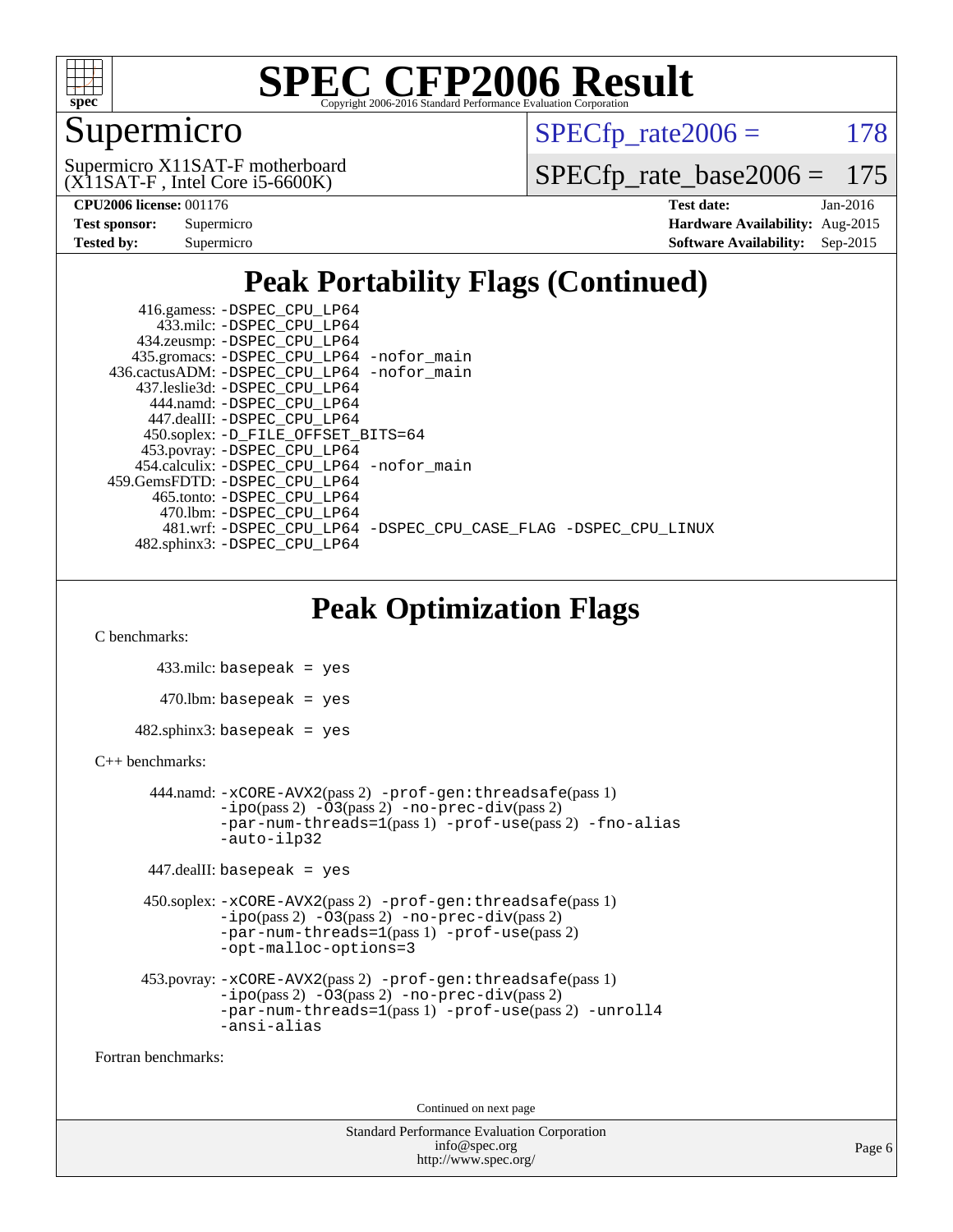![](_page_6_Picture_0.jpeg)

#### Supermicro

 $SPECTp\_rate2006 = 178$ 

 $(X11SAT-F, Intel Core i5-6600K)$ Supermicro X11SAT-F motherboard [SPECfp\\_rate\\_base2006 =](http://www.spec.org/auto/cpu2006/Docs/result-fields.html#SPECfpratebase2006) 175

**[CPU2006 license:](http://www.spec.org/auto/cpu2006/Docs/result-fields.html#CPU2006license)** 001176 **[Test date:](http://www.spec.org/auto/cpu2006/Docs/result-fields.html#Testdate)** Jan-2016 **[Test sponsor:](http://www.spec.org/auto/cpu2006/Docs/result-fields.html#Testsponsor)** Supermicro **[Hardware Availability:](http://www.spec.org/auto/cpu2006/Docs/result-fields.html#HardwareAvailability)** Aug-2015 **[Tested by:](http://www.spec.org/auto/cpu2006/Docs/result-fields.html#Testedby)** Supermicro **Supermicro [Software Availability:](http://www.spec.org/auto/cpu2006/Docs/result-fields.html#SoftwareAvailability)** Sep-2015

### **[Peak Optimization Flags \(Continued\)](http://www.spec.org/auto/cpu2006/Docs/result-fields.html#PeakOptimizationFlags)**

```
410.bwaves: basepeak = yes 416.gamess: -xCORE-AVX2(pass 2) -prof-gen:threadsafe(pass 1)
                  -no-prec-div(pass 2)-par-num-threads=1(pass 1) -prof-use(pass 2) -unroll2
                  -inline-level=0 -scalar-rep-
         434.zeusmp: basepeak = yes
        437.leslie3d: basepeak = yes
     459.GemsFDTD: basepeak = yes
          465.tonto: -xCORE-AVX2(pass 2) -prof-gen:threadsafe(pass 1)
                  -no-prec-div(pass 2)-par-num-threads=1(pass 1) -prof-use(pass 2) -unroll4 -auto
                  -inline-calloc -opt-malloc-options=3
  Benchmarks using both Fortran and C: 
        435.gromacs: -xCORE-AVX2(pass 2) -prof-gen:threadsafe(pass 1)
                  -no-prec-div(pass 2)-par-num-threads=1(pass 1) -prof-use(pass 2) -opt-prefetch
                  -auto-ilp32
     436.cactusADM: basepeak = yes
       454.calculix: basepeak = yes
           481.wrf: basepeak = yes
                       The flags files that were used to format this result can be browsed at
http://www.spec.org/cpu2006/flags/Intel-ic16.0-official-linux64.html
http://www.spec.org/cpu2006/flags/Supermicro-Platform-Settings-V1.2-revH.html
                           You can also download the XML flags sources by saving the following links:
http://www.spec.org/cpu2006/flags/Intel-ic16.0-official-linux64.xml
http://www.spec.org/cpu2006/flags/Supermicro-Platform-Settings-V1.2-revH.xml
```